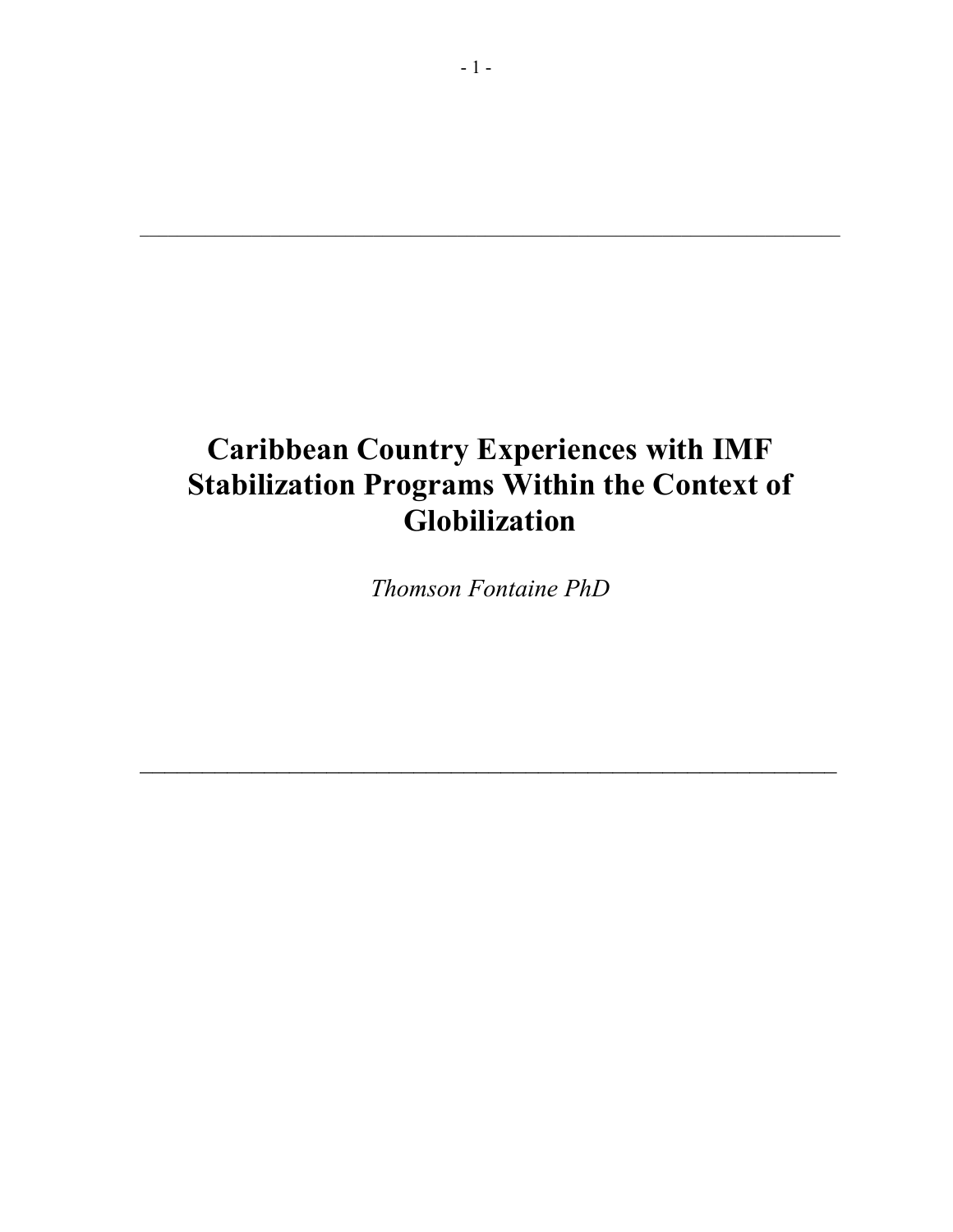## **Caribbean Country Experiences with IMF Stabilization Programs Within the Context of Globilization**

Prepared by Thomson Fontaine PhD<sup>1</sup>

Abstract

The views expressed in this paper are those of the author and do not necessarily represent those of the IMF.

Beginning in the 1970s, Jamaica and then Guyana obtained assistance from the IMF to address balance of payments imbalances. Since then, Barbados, Trinidad and Tobago, Dominica, Grenada and Belize have accepted IMF stabilization programs as a condition for receiving financing. All these countries suffered periods of contraction but succeeded to various degrees in returning to a path of sustained growth. Fiscal policy proved the most successful in reversing the negative economic growth.

 $\overline{a}$ 

<sup>&</sup>lt;sup>1</sup> The author is an economist at the International Monetary Fund, Washington DC. I am grateful for the assistance and guidance provided by Alvin Hilliare and Delise Worrel of the IMF as well as Swinburne Lestrade, Director General of the Ministry of Finance, Roseau, Dominica. The views expressed in this paper are not necessarily the views of the IMF. I am however wholly responsible for any errors.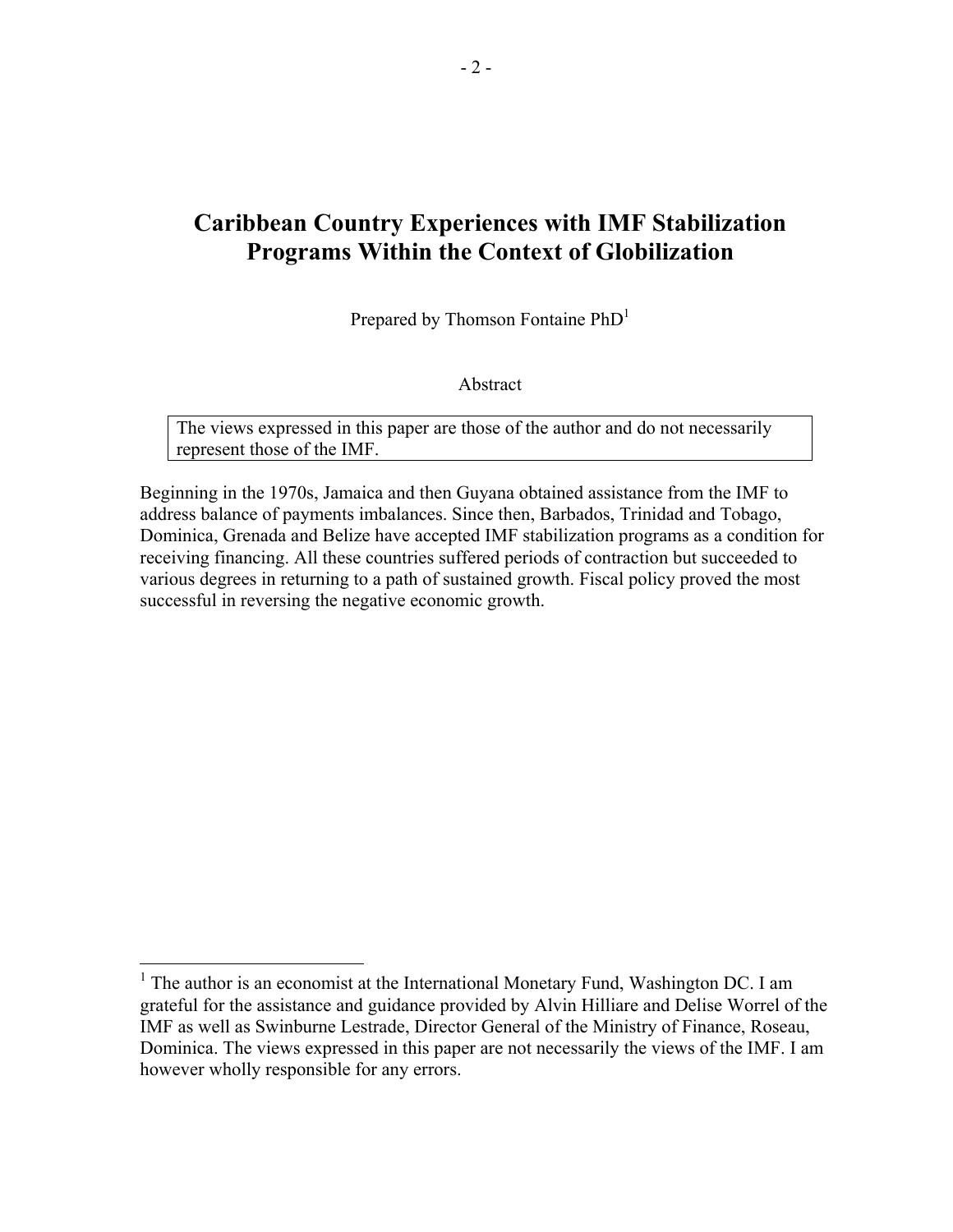#### **I. Introduction**

Financial support is provided to member countries of the IMF under a variety of policies and lending instruments. Such financing is often conditional on the member adopting policy reforms to address the balance of payments problem that gave rise to the request for IMF support. The more widely used financial facility is the Stand by Arrangements (1952) and the Extended Fund Facility  $(1974)^2$ . Stand by Arrangements provide short-term assistance for countries experiencing balance of payments difficulties of a short-term character and the Extended Fund Facility provide longer-term assistance to support members' structural reforms to address balance of payments difficulties of a long-term character.

In 1986, the structural adjustment facility (SAF) was established to provide balance of payments support on concessional terms to low-income developing countries. The SAF provides loans to support the medium-term macroeconomic and structural adjustment programs of these countries<sup>3</sup>. A year later, the enhanced structural adjustment facility (ESAF) was established, which provides added assistance to countries but also requires stronger supporting programs. In 1999, the ESAF was replaced by the poverty reduction and growth facility (PRGF), which aims at sustained poverty reducing growth.

The objective of these facilities is to help countries establish the conditions for sustained growth, strengthen their balance of payments position, and facilitate orderly relations with creditors and a reduction in trade and payment restrictions. The amount potentially available to each eligible member under a SAF arrangement is equal to 70 percent of the member's quota. SAF loans carry an annual interest rate of 0.5 percent, with repayments to be made semiannually, beginning 51/2 years and ending 10 years after each disbursement.

<sup>&</sup>lt;sup>2</sup> Other facilities include the supplemental reserve facility, the contingent credit line, compensatory financing facility, emergency assistance for natural disasters and post conflict, and the poverty reduction and growth facility (PRGF) targeted to low income members.

<sup>&</sup>lt;sup>3</sup> These countries are usually eligible for World Bank assistance through the International Development Association (IDA), and often have protracted balance of payments problems.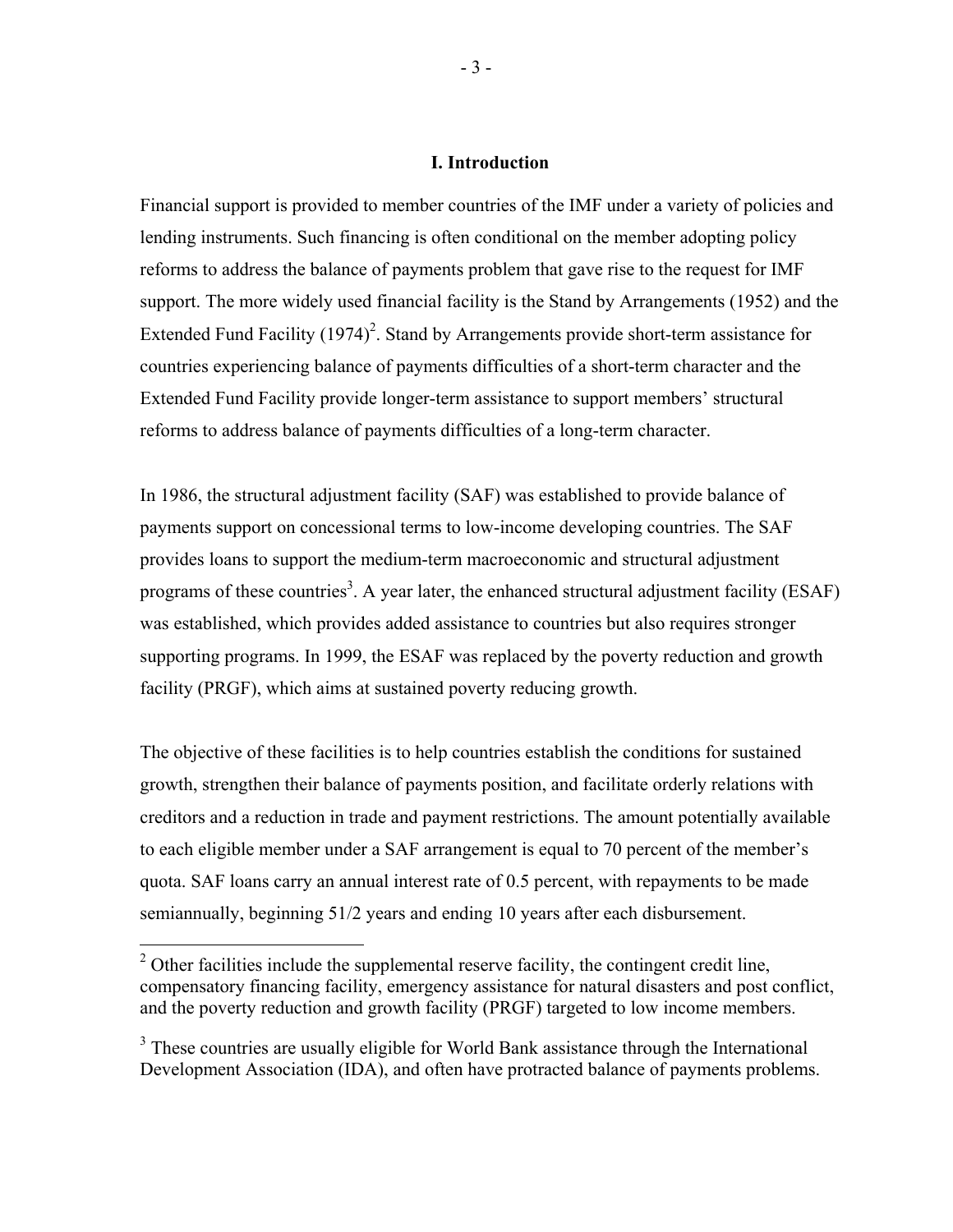By far, the majority of countries seeking IMF support do so on account of unsustainable financial imbalances in the public sector. For the seven Caribbean countries<sup>4</sup> under review, a typical scenario is where large public sector borrowing requirements had led to combinations of heavy domestic and foreign indebtedness, unmanageable external current account deficits, crowding out of private sector activity, reliance on arrears, and high inflation.

External financing difficulties may come about as a result of a combination of factors such as a shift in the terms of trade and large domestic spending programs. Many Caribbean countries are susceptible to these conditions because of a heavy reliance on one or a few export crops or minerals, and on large amounts of external financing through grants or loans. For instance, Jamaica has relied on bauxite and sugar, Guyana on bauxite, sugar and rice, and Dominica on bananas.

This paper seeks to review the experiences of the seven Caribbean countries that have since 1981, secured IMF programs by focusing on the initial conditions, which gave rise to the difficulties and its severity, the type of financial support received from the IMF, the resulting stabilization policies adopted, and where possible attempt to determine the effectiveness of the particular program. The paper will further seek to derive any lessons from these country experiences that can be applied to the current situation in Dominica.

 4 The seven countries are Barbados, Belize, Dominica, Grenada, Guyana, Jamaica and Trinidad and Tobago. However, the analysis in this paper focuses very little on Grenada and Belize, while focusing in detail on Dominica, Jamaica, Guyana, Barbados and Trinidad and Tobago.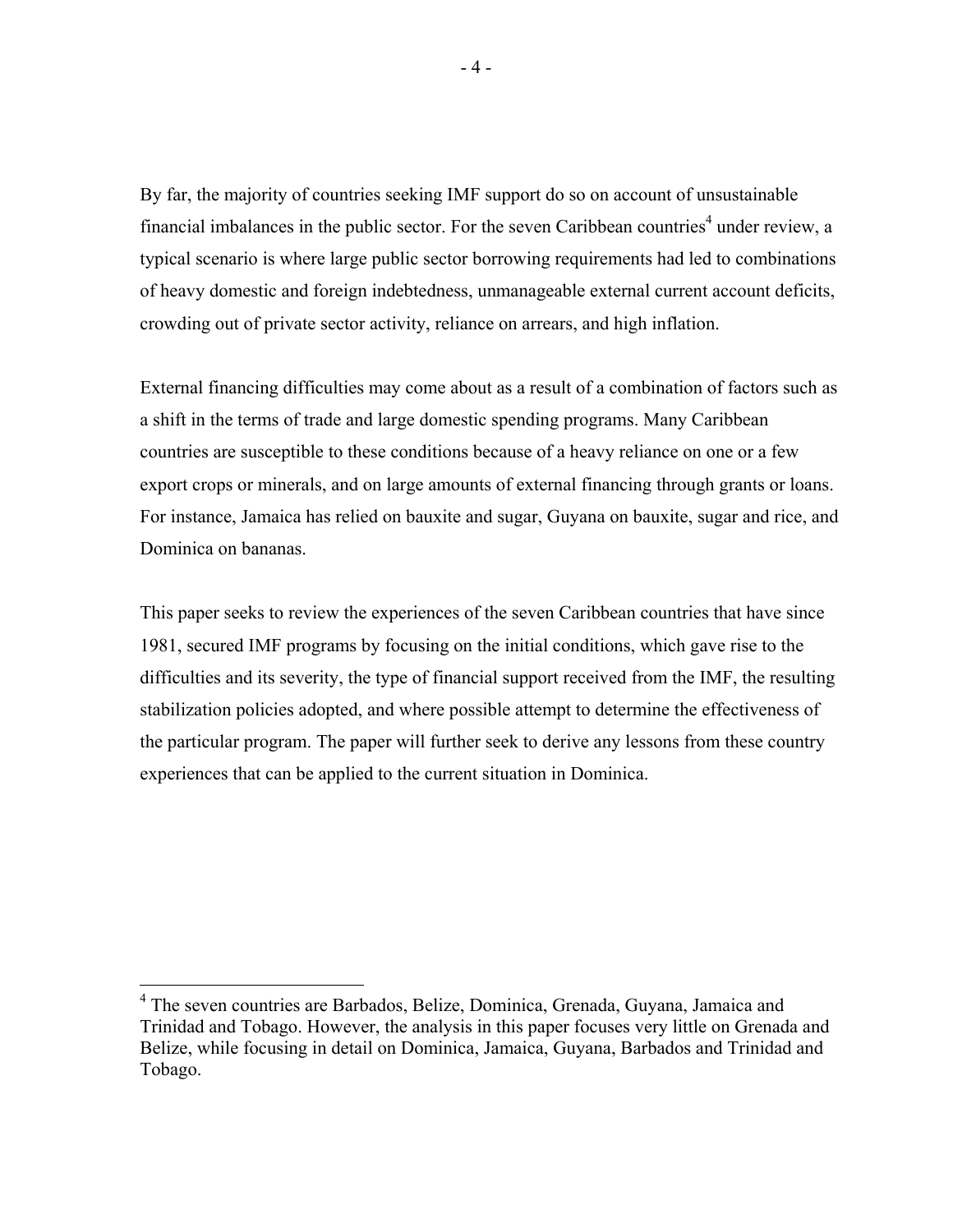#### **II. Selected Review of Country Experience**

Caribbean countries facing balance of payments difficulties and seeking IMF support have generally relied on the stand by arrangements and the extended fund facility (EFF). Since 1979, Barbados, Belize, Dominica, Grenada, Guyana, Jamaica and Trinidad and Tobago at various times have accessed the IMF financing facilities. Of these, Barbados, Belize and Trinidad and Tobago have accessed only the stand-by facility, while Jamaica and Grenada have accessed both the stand by and the extended fund facility. Dominica has accessed the stand by, extended fund facility and structural adjustment facility, while Guyana have only accessed the extended structural adjustment and poverty reduction facilities. (See Table 1).

In 1979, **Jamaica** became the first Caribbean country to receive IMF balance of payments support. Between 1979 and 1996, the country received almost uninterrupted IMF support agreeing to six stand-by arrangements and three extended fund facilities. Jamaica's initial approach to the Fund in the late seventies resulted from its chronic balance of payments problems. These problems were triggered primarily by the oil crises of the mid seventies, and falling revenues from the bauxite industry that resulted when producers retaliated by cutting production in response to a government imposed levy on bauxite<sup>5</sup>. In an attempt to maintain its previous spending levels, Government responded with rapid increases in borrowing from the central bank and overseas institutions.

At the height of the balance of payments crisis, the government ran out of reserves after trying unsuccessfully to ration its supply. In 1977 there were only US\$30 million in available reserves from US\$120 million in 1975. A series of controls that were imposed and aimed at stemming the outflow of reserves, simply resulted in a large parallel foreign exchange market

<sup>&</sup>lt;sup>5</sup> At that time, bauxite along with sugar provided the bulk of the export receipts for the country.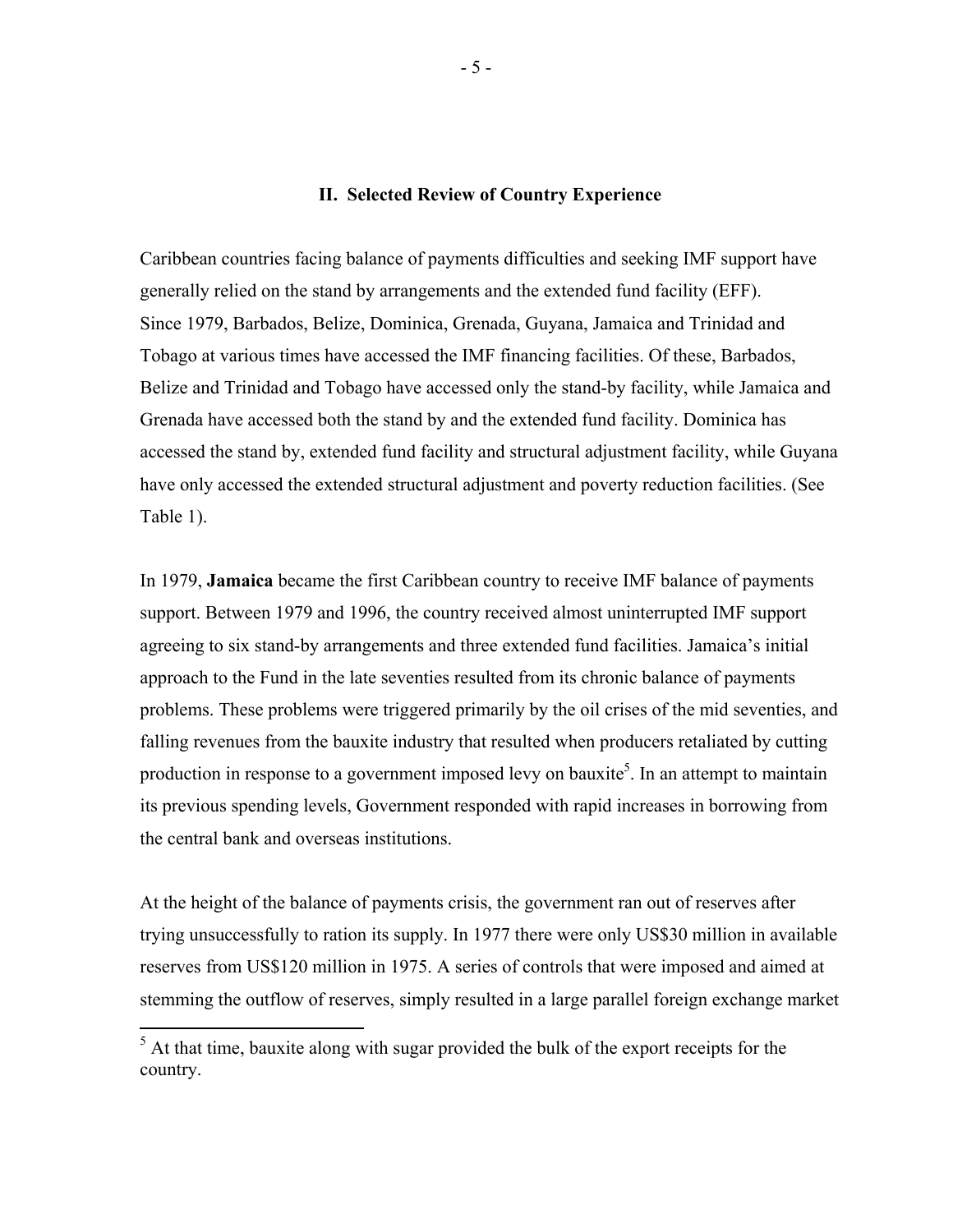| Country         | <b>Type of</b>     | Date of                      | <b>Expiration</b>            | Amount          | <b>Amount</b> |  |
|-----------------|--------------------|------------------------------|------------------------------|-----------------|---------------|--|
|                 | <b>Arrangement</b> | <b>Aproval</b>               | <b>Date</b>                  | <b>Approved</b> | <b>Drawn</b>  |  |
| <b>Barbados</b> | Stand-by           | Oct 01, 1982<br>Feb 07, 1992 | May 31, 1984<br>May 31, 1993 | 30<br>17        | 30<br>17      |  |
| <b>Belize</b>   | Stand-by           | Dec 03, 1984                 | May 31, 1986                 | $\tau$          | $\tau$        |  |
| Dominica        | EFF                | Feb 06, 1981                 | Feb 05, 1984                 | 7               | $\tau$        |  |
|                 | Stand-by           | Jul 18, 1984                 | Jul 17, 1985                 | 1.4             | 0.97          |  |
|                 | <b>SAF</b>         | Nov 26, 1986                 | Nov 25, 1989                 | 2.30            | 2.30          |  |
| Grenada         | Stand-by           | Nov 06, 1979                 | Dec 31, 1980                 | 0.62            | 0.62          |  |
|                 | Stand-by           | May 11, 1981                 | May 10, 1982                 | 2.96            | 2.50          |  |
|                 | <b>EFF</b>         | Aug 24, 1983                 | Jan 23, 1984                 | 13              | 1.1           |  |
| Guyana          | EFF 1/             | Jun 25, 1979                 | Jun 24, 1980                 | 49              | 8             |  |
|                 | EFF $1/$           | Jul 25, 1980                 | Jul 21, 1982                 | 114.3           | 39            |  |
|                 | Stand-by           | Jul 13, 1990                 | Dec 31, 1991                 | 36              | 36            |  |
|                 | <b>ESAF</b>        | Jul 13, 1990                 | Dec 20, 1993                 | 60              | 60            |  |
|                 | <b>ESAF</b>        | Jul 20, 1994                 | Apr 17, 1998                 | 37              | 37            |  |
|                 | <b>ESAF/PRGF</b>   | Jul 15, 1998                 | Dec 31, 2001                 | 37              | 17            |  |
| Jamaica         | EFF 2/             | Jun 11, 1979                 | Apr 12, 1981                 | 201             | 66            |  |
|                 | <b>EFF</b>         | Apr 13, 1981                 | Apr 12, 1984                 | 399             | 336           |  |
|                 | Stand-by           | Jun 22, 1984                 | Jun 21, 1985                 | 62              | 62            |  |
|                 | Stand-by           | Jul 17, 1985                 | Jul 16, 1986                 | 111             | 40            |  |
|                 | Stand-by           | Mar 02, 1987                 | May 31, 1988                 | 66              | 66            |  |
|                 | Stand-by           | Sep 19, 1988                 | Mar 22, 1990                 | 64              | 32            |  |
|                 | Stand-by           | Mar 23, 1990                 | May 31, 1991                 | 63              | 63            |  |
|                 | Stand-by           | Jun 28, 1991                 | Sep 30, 1992                 | 33              | 33            |  |
|                 | <b>EFF</b>         | Dec 11, 1992                 | Mar 16, 1996                 | 79              | 63            |  |
| Trinidad and    | Stand-by           | Jan 13, 1989                 | Feb 28, 1990                 | 75              | 75            |  |
| Tobago          | Stand-by           | Apr 20, 1990                 | Mar 31, 1991                 | 65              | 65            |  |

### **Table 1: IMF Balance of Payments Support for Selected Countries**  (Amount in USD Millions )

*Source: International Financial Statistics, IMF* 

1/ Cancelled prior to expiration date

2/ Cancelled prior to expiration date of June 10, 1981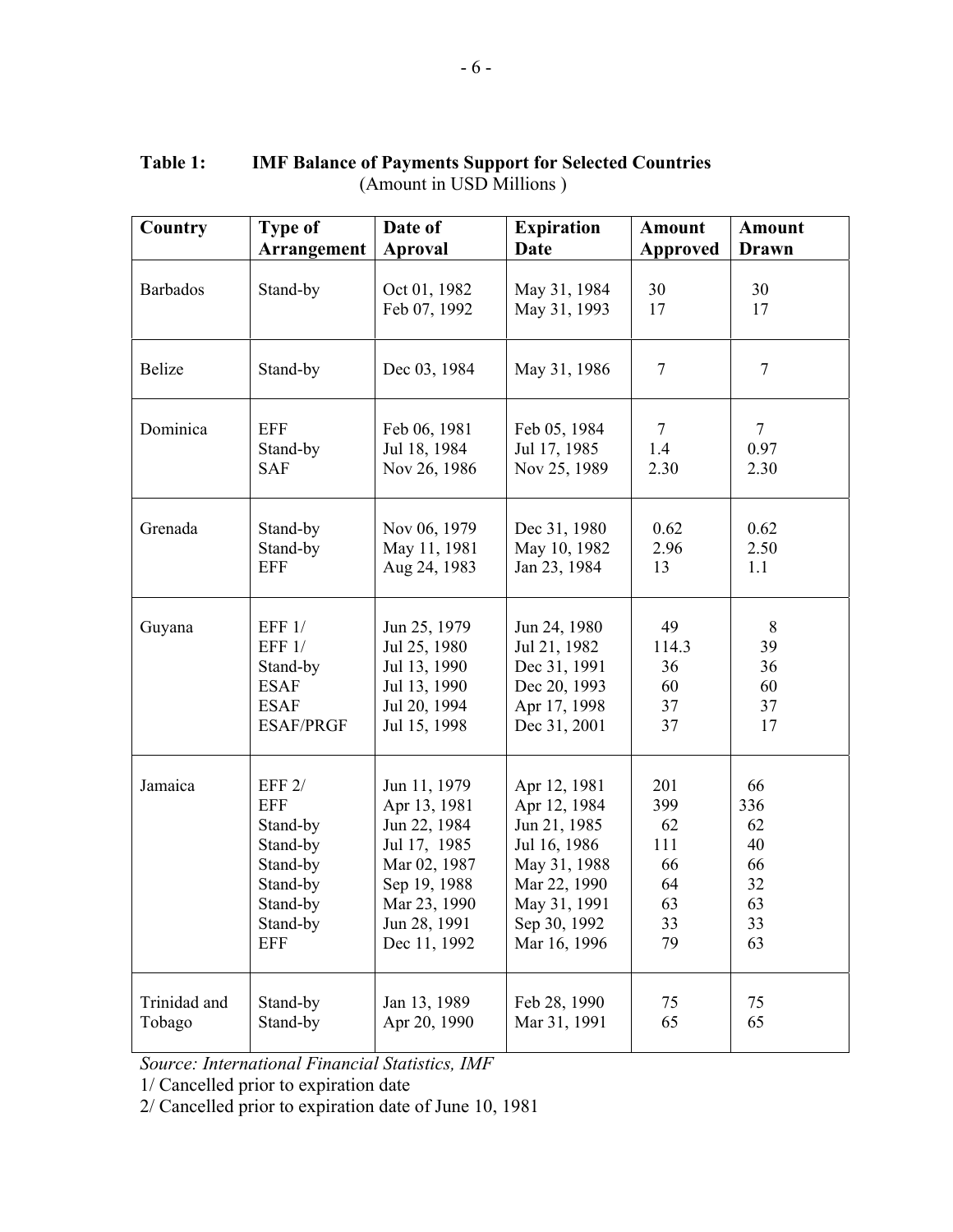and the government was eventually forced to devalue the currency<sup>6</sup>. Jamaica therefore entered the decade of the eighties with accelerating inflation, falling output, a severe foreign exchange crisis, and political and social tensions. Between the end of 1987 and May 1988, the Jamaican dollar had been devalued by 95%. In addition, the external debt increased steadily throughout the 1980s reaching US\$4.5 billion in 1989, or equivalent to 125% of GDP.

The balance of payments problems persisted into the nineties, and growth generally remained depressed in large part due to falling export levels of bauxite and sugar, the continued reliance on foreign inputs, and expanding import levels. In December 1992, the government signed unto a four year EFF in the hope of reversing or at least controlling the balance of payments situation.

**Guyana** ended its third ESAF program with the Fund in December 2001 after first accepting an EFF in 1979, which was later cancelled. By the time the first program was in place, the country was facing ballooning external payment arrears, a widening fiscal deficit, repeated devaluation of its currency and various exchange control restrictions. In addition, real output had declined repeatedly and the terms of trade has consistently worsened. Much of the balance of payments difficulties resulted from the collapse of the international bauxite market, declining agricultural exports, and the oil shocks of the mid-seventies and early eighties.

Adding to the foreign exchange problems was the net outflow of private capital as a result of the nationalization policies adopted by the socialist government, which resulted in state

 $\overline{a}$ 

 $6$  In 1973 the Jamaican dollar was pegged to the US dollar at a rate of J\$0.9091 to US\$1.00, and remained unchanged until 1977 when a dual rate system was adopted. The 1973 rate (basic rate) applied to certain essential imports and transactions of the government and bauxite sectors, and a special rate (J\$1.25=US\$1.00) was applied to other transactions. The dual rate was abandoned in May 1998.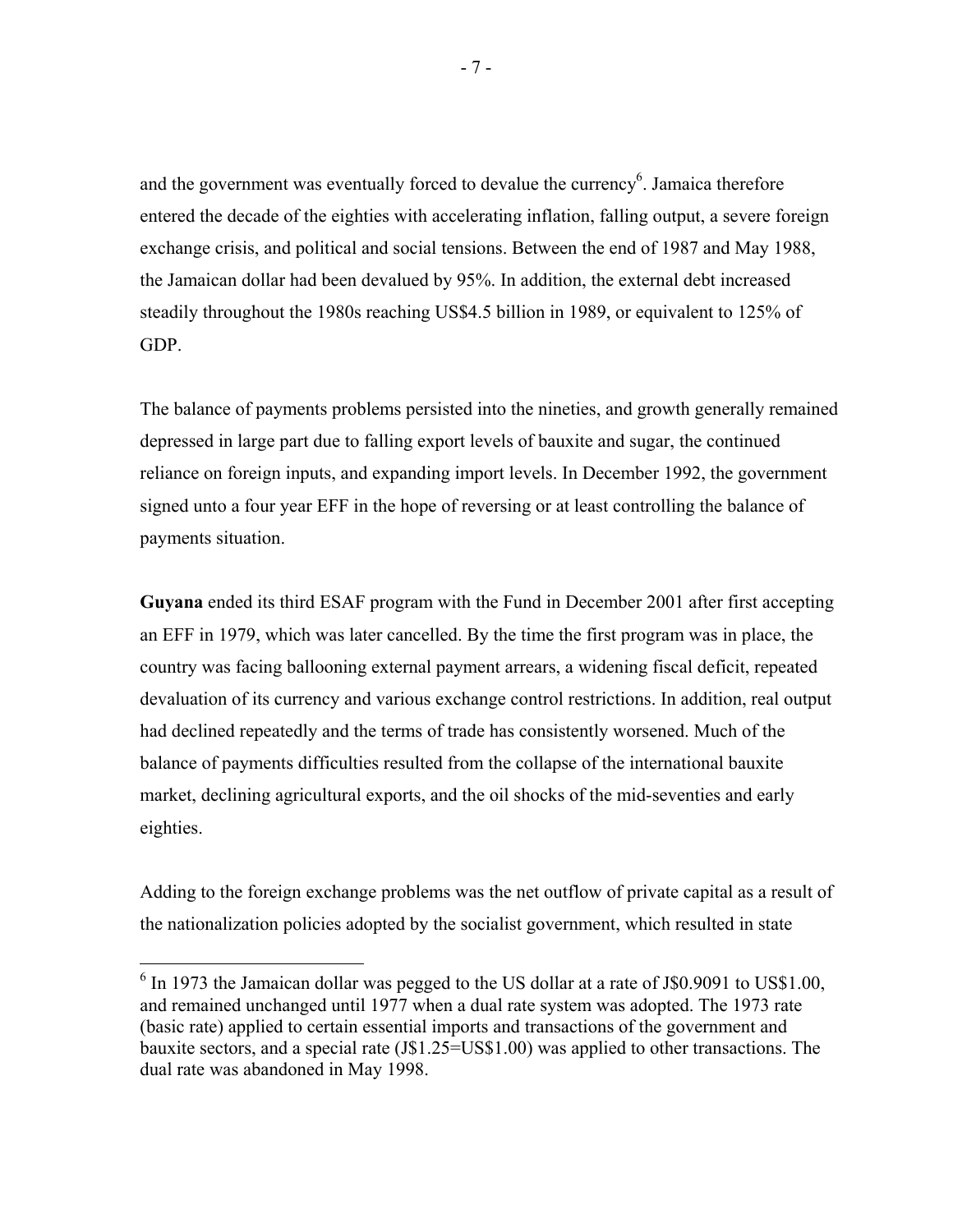control of the sugar and bauxite industries, major financial institutions and consumer and marketing agencies. Unable to service its external debt, the government was unable to source new funding from overseas. This problem was eased somewhat in the mid nineties after a support group of seven countries headed by Canada successfully raised money to pay some of the countries arrears.

From the mid- seventies to the early eighties, **Trinidad and Tobago** benefited immensely from the rise in international oil prices recording current account surpluses in seven of the eight years between 1974 and 1981. At the same time, there was a consequent increase in the level of foreign exchange reserves. However, with the fall in oil prices in the early eighties, the country began experiencing balance of payments difficulties reflected in expanding current account deficits, and the eventual signing of a stand-by agreement with the Fund in 1989. An additional agreement was signed in 1990.

During the oil boom, the public service expanded rapidly leading to a significant increase in government's recurrent expenditure. With the large inflows of oil revenue, the government also invested in major capital expenditure projects. When oil prices deflated in 1981, both the government and private consumption levels continued to increase with a general reluctance for individuals and government to adjust their lifestyles to which they were accustomed. Within a few years, a significant amount of the stock of foreign reserves was depleted.

Between 1982 and 1987, the Trinidad and Tobago economy registered six consecutive years of negative economic growth. Over this period, earnings from the petroleum sector fell by close to one half, and the rate of unemployment more than doubled from 10 to 22 percent. In addition, real GDP in 1987 was 28 percent below the level of 1982, and over US\$2.8 billion in foreign exchange reserves was lost.

In February 1981, **Dominica** signed an EFF agreement with the IMF followed by stand-by and SAF agreements in 1984 and 1986 respectively. When Dominica first took a Fund program, the country was reeling from the oil shocks of the 1970's and the devastating effect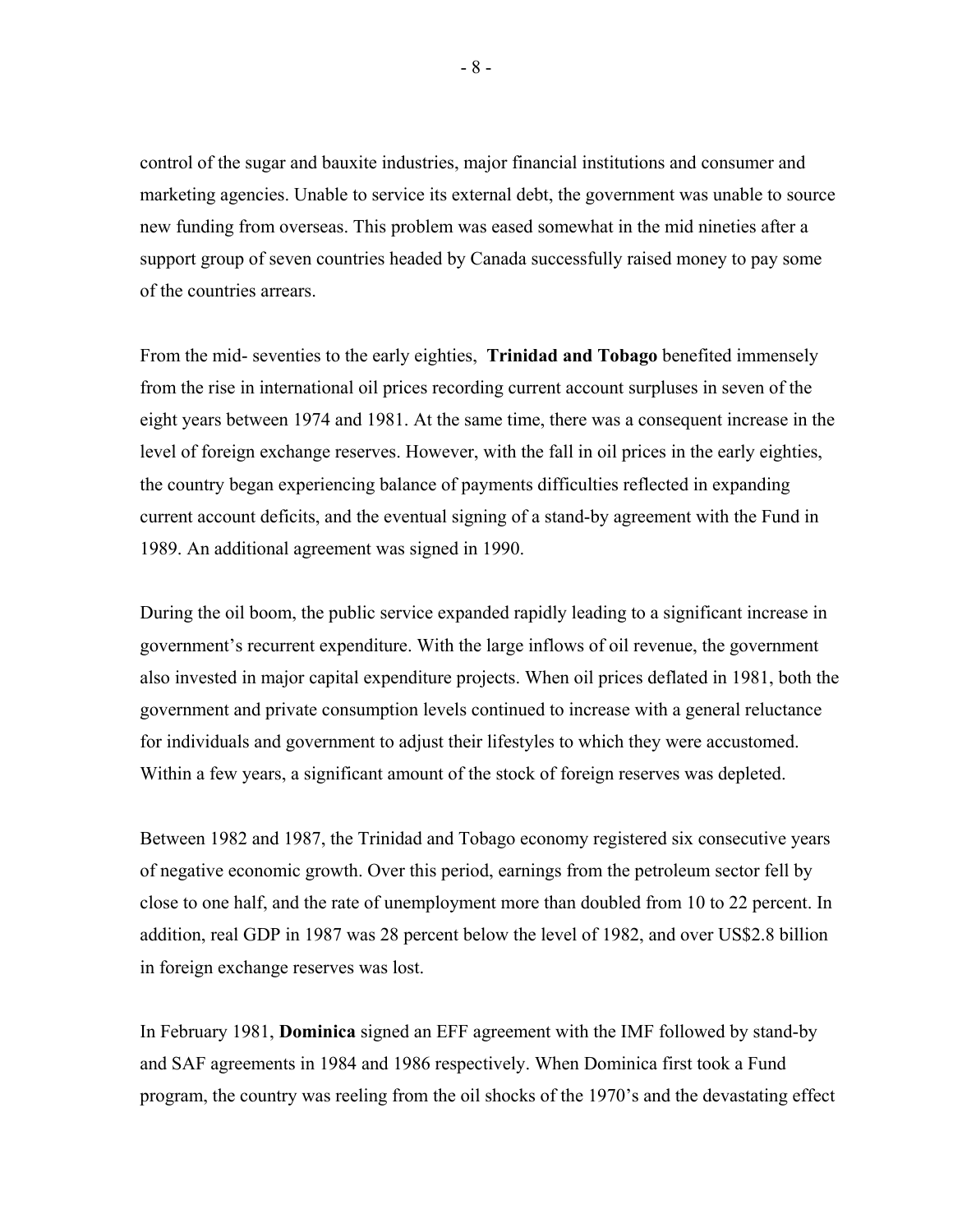of hurricane David in 1979, which had virtually destroyed the main foreign exchange earner bananas as well as other agricultural produce. The current account deficit had mushroomed from \$10.1 million in 1978 to \$38.3 million in 1980. The level of government borrowing had also increased rapidly in the aftermath of the hurricane in government's attempt to rebuild the infrastructure, which was destroyed.

By the time the SAF agreement was signed in 1986, government spending on wages and salaries to public sector workers had grown from 55 percent of total recurrent expenditure in 1984 to 62 percent in 1985 (approximately 21 percent of GDP). Also in 1985, real GDP growth plummeted to 1.6 percent compared to over 5 percent in 1985. The reduction in the growth rate was due in large part to the combined effects of an 18 percent drop in banana production, and a fall in price. Correspondingly, the current account deficit surged from EC\$1.8 million in 1983 to EC\$ 7.2 million in 1984, and was recorded at EC\$6.4 in 1985. Also, during that time government loan borrowings continued to increase and the level of development aid was used to finance major capital expenditure projects.

In the mid seventies, tourism replaced sugar as the main foreign exchange earner in **Barbados**, with gross earnings from the industry increasing by 234% in current terms between 1978 and 1988. Barbados entered into two stand-by arrangements with the Fund, the first in 1982 and the other in 1992. Both of these arrangements were occasioned by large fiscal deficits combined with falling levels of foreign direct investment. The increase in borrowing to fund capital expenditure projects led to high levels of both domestic and external debt, and a subsequent increase in debt servicing.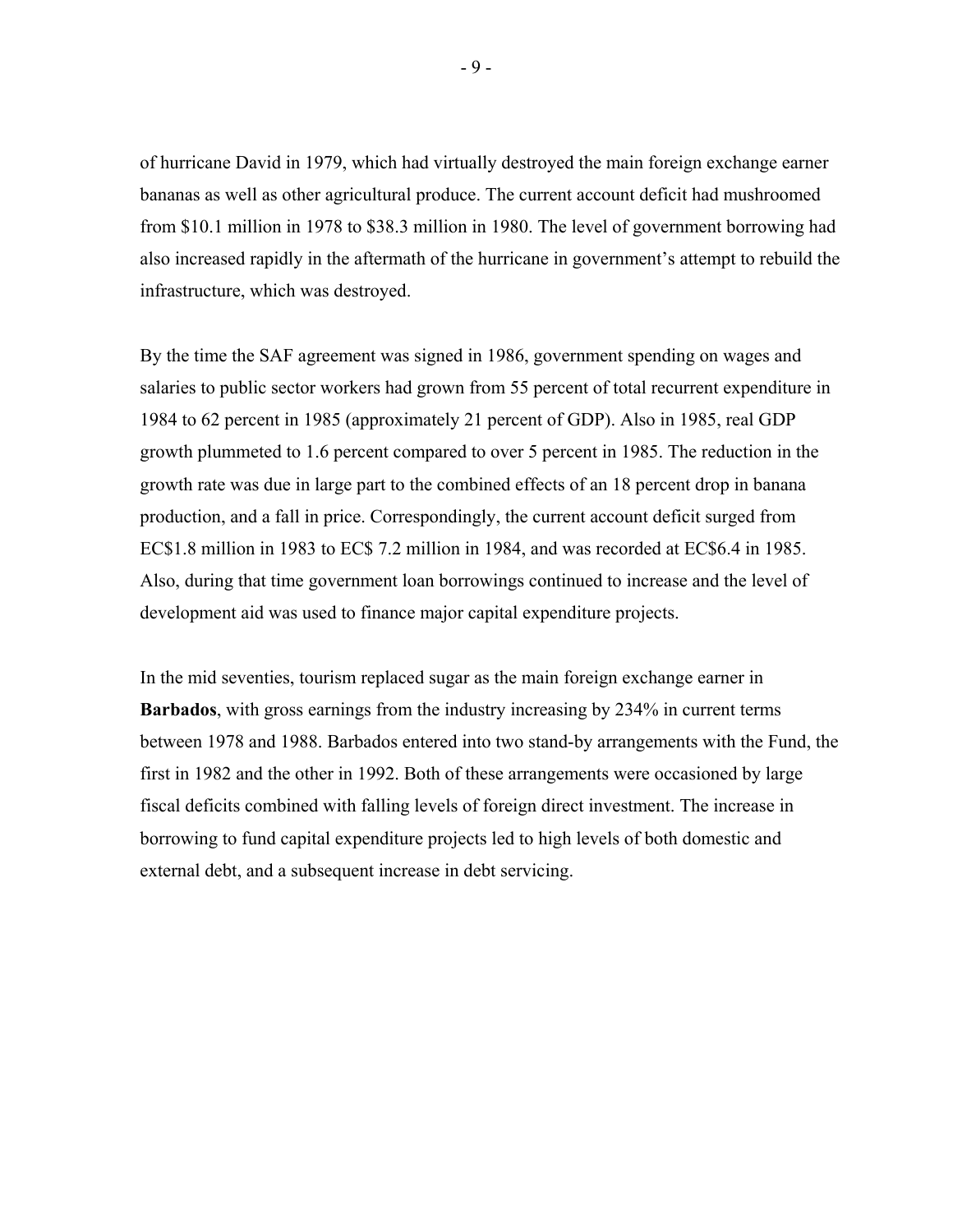#### **III. Characteristics of the Programs**

In general, the design of stabilization programs places emphasis on reforming the tax system, making the exchange rate more competitive, liberalizing the trade regime, increasing privatization and reducing the external account and fiscal deficits. By focusing on these issues, policy makers hope to create an environment that is conducive to increasing production and exports.

All the Caribbean countries in this review entered into the arrangements with large fiscal deficits, and adopted stabilization programs that have generally been of a contractionary nature. Typically this involved fiscal measures aimed at reducing the levels of government spending and the broader public sector coupled with measures aimed at stimulating private sector activities, and reforming the tax regime. Jamaica, Trinidad and Tobago and Guyana also undertook privatization or liquidation of public enterprises, and improvements in pricing and efficiency of those that remained.

The countries also relied on monetary policy mainly as a complement to fiscal policies. Some like Barbados and Jamaica instituted credit controls, ceilings on deposit and engaged in open market operations. Jamaica, Trinidad and Tobago and Guyana opted for devaluation while Dominica, Barbados, Belize and Grenada either ruled out devaluation or were not in a position to devalue<sup>7</sup>. The later four all maintained their peg to the US dollar<sup>8</sup>.

 $\overline{a}$ 

 $<sup>7</sup>$  In the case of Dominica and Grenada, their membership in the Eastern Caribbean Central</sup> Bank meant they could not on their own agree on a devaluation.

 $8$  After the Barbadian dollar was removed from being linked with sterling in July 1975, it was revalued against other currencies and pegged to the US dollar at a rate of Bds\$2.00 = US\$1.00. Similarly, the Belizean dollar was delinked from the British pound in May 1976 and pegged to the US dollar at BLZ\$2.00 = US\$1.00. The Eastern Caribbean dollar after been linked to sterling at EC\$4.80=£ 1.00 from 1965 to July 1976 was pegged to the US dollar at a rate of  $EC$2.70 = US$1.00$ .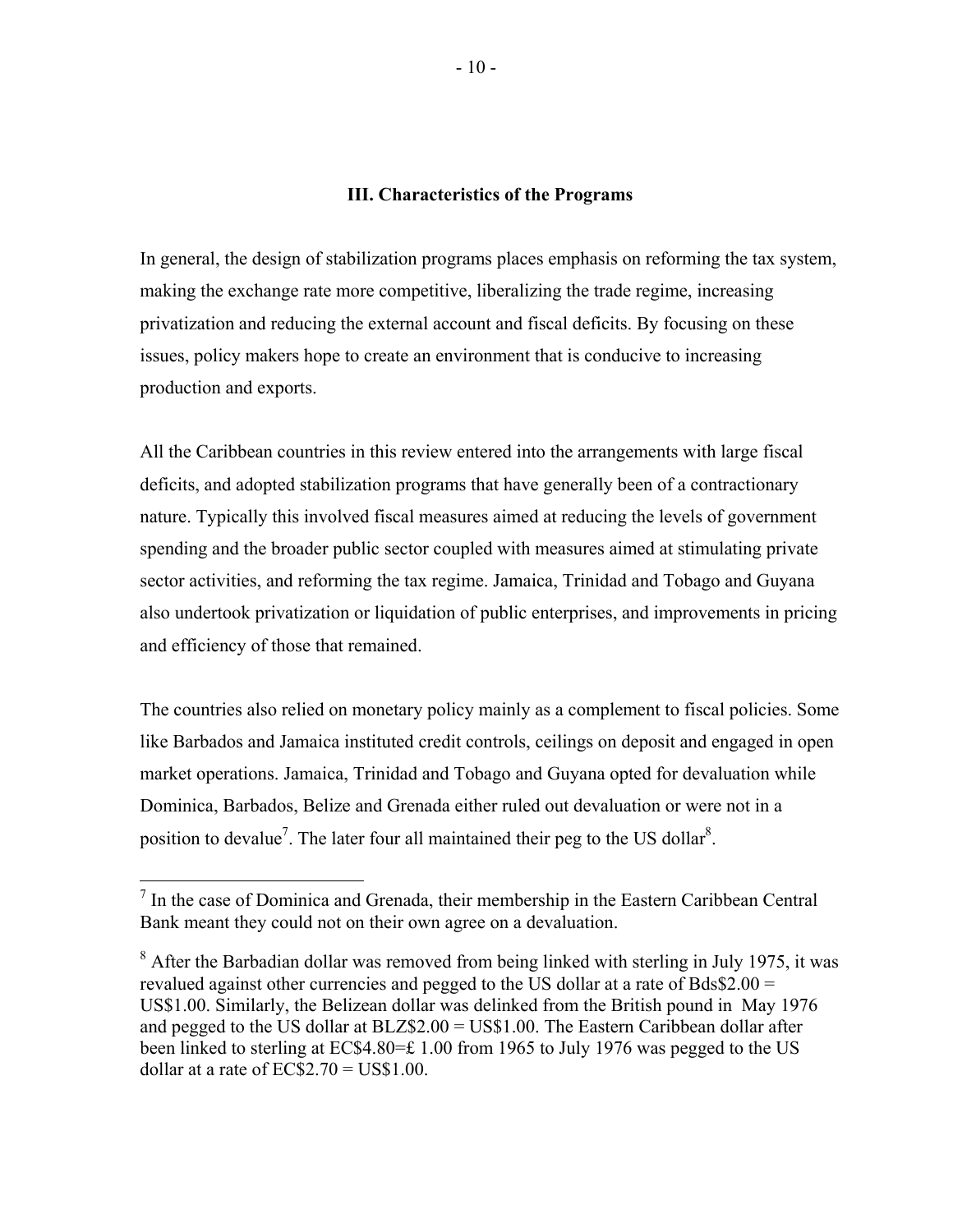In the case of **Guyana,** the government reduced the size of the civil service by almost onehalf between 1991 and 1998 but did not cut nominal wages. Government further reduced spending on transfers and capital expenditure. In addition, debt service payments were reduced with the successful negotiating of debt relief. A number of tax measures were put in place including reducing the rate of corporation taxes, and abolishing several excise duties and replacing them with a consumption tax. In 1991, the personal income tax threshold was increased and all previous deductions and allowances were withdrawn.

That same year, monetary policy included the lifting of controls on interest rates, but a minimum deposit rate was retained. Also, in April 1991, 80 percent of excess reserves were converted into debentures, and some open market operations were permitted mainly to sterilize capital flows. In an attempt to improve on the external imbalance, the Guyanese currency was repeatedly devalued<sup>9</sup> with a view to improving on the value of exports while reducing import levels. In 1986 it was about G\$4.00 to the dollar but had depreciated to about G\$39.50 in 1990 and in 1991 was further devalued to G\$111.81.

At the beginning of the program in **Barbados**, the government ruled out devaluation and focused almost exclusively on fiscal contraction. In 1992 the government's fiscal deficit was reduced to \$278 million from \$416 million in the previous year. In late 1991 nominal wages in the public sector was cut by 8 percent and frozen the following year. At the same time, 11 percent of public sector workers were dismissed, and capital expenditures sharply reduced.

On the revenue side, a stabilization tax of  $1 - 5$  percent was imposed on incomes, consumption tax on basic commodities was increased from 10 to 17 percent, and a 20 percent

<sup>&</sup>lt;sup>9</sup> Since October 1984, the official exchange rate has been officially determined on the basis of a fixed relationship to a basket of currencies consisting of the pound sterling, the deutshemark, the French franc, the Netherlands guilder, and the Japanese yen. In reality however, the Guyanese dollar is adjusted to maintain a certain level against the US dollar.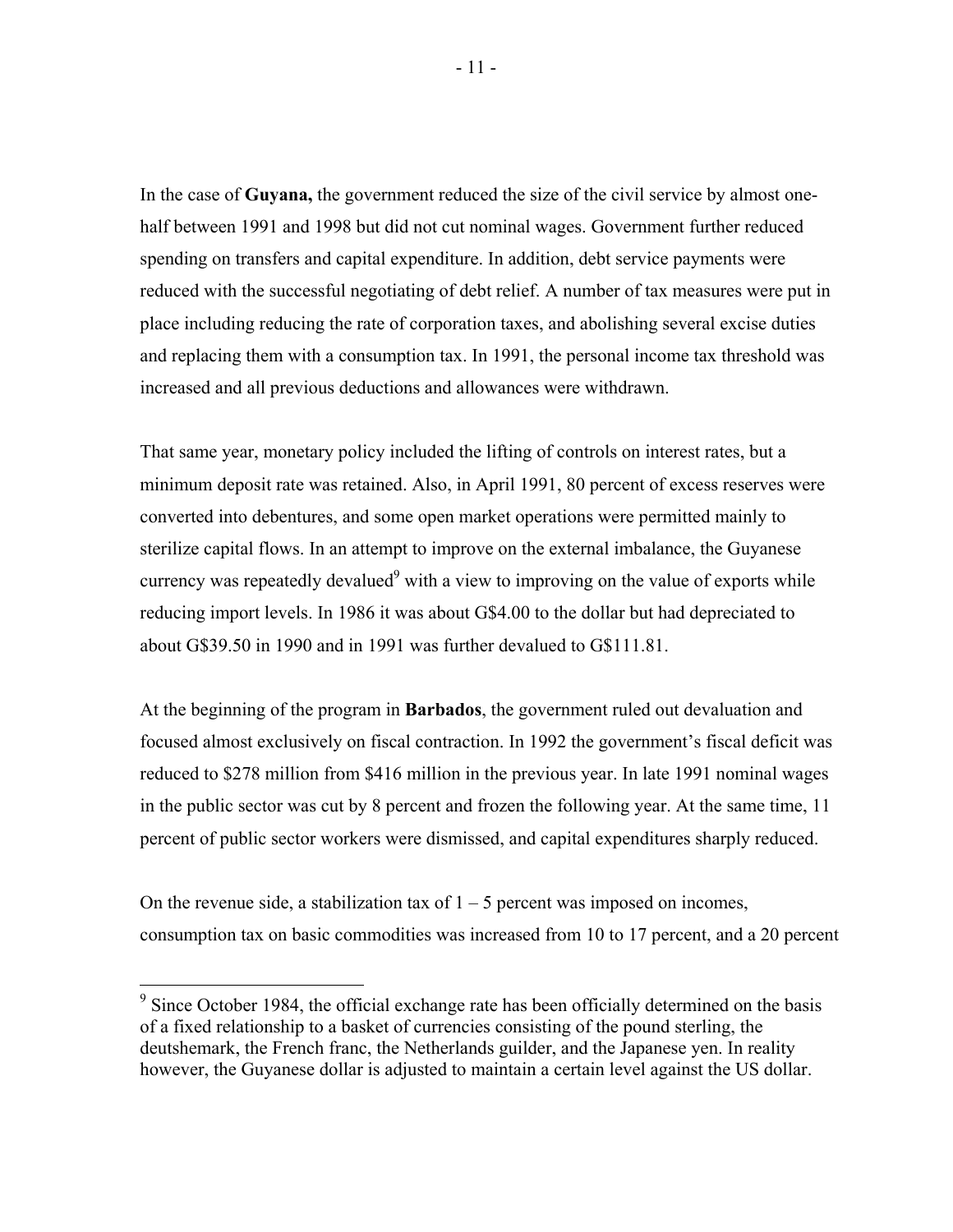tax on luxury imports was levied. In addition, water, gas, postal and public transport rates as well as rents on public housing were increased. Shareholdings in various public entities were sold during that period.

Monetary policy as a means of controlling consumer and government access to liquidity was used with some success. Limits were placed on central bank lending to the public sector and the liquid assets and minimum deposit rates were raised while the ceiling on loan rates were removed. The discount rate was increased as a means of discouraging commercial bank lending from the central bank, and some open market operations were adopted with a view to tightening the availability of liquidity.

In an attempt to encourage private sector investment, broaden the tax base, and simplify the tax system, the government of **Dominica** introduced a major tax reform in FY 1987-88 as part of its stabilization program. Consumption taxes were unified at 20% except for luxury items with a surcharge of 15%. A single customs service charge of 1.5% and a gross receipt tax of 3% were introduced. All allowances with the exception of mortgage interest, were abolished, and a 10% investment credit to business firms and a development levy on banana income were introduced (See appendix).

In 1986 the government of **Trinidad and Tobago** reduced the public sector wage bill by suspending cost of living allowances and merit pay increases and by reducing nominal public sector wages by 10 percent. A voluntary severance program was also introduced aimed at reducing the size of the public sector. The government also reduced its holdings in several energy companies and liquidated many state enterprises. An attempt was also made at tax reform through the abolishing of several taxes and the introduction of a 15 percent value added tax (VAT) covering all goods and services except for exports and some basic commodities.

Selective credit controls, reserve requirements, and limited open market operations were used by the central bank in an attempt to control the availability of credit. For a certain period,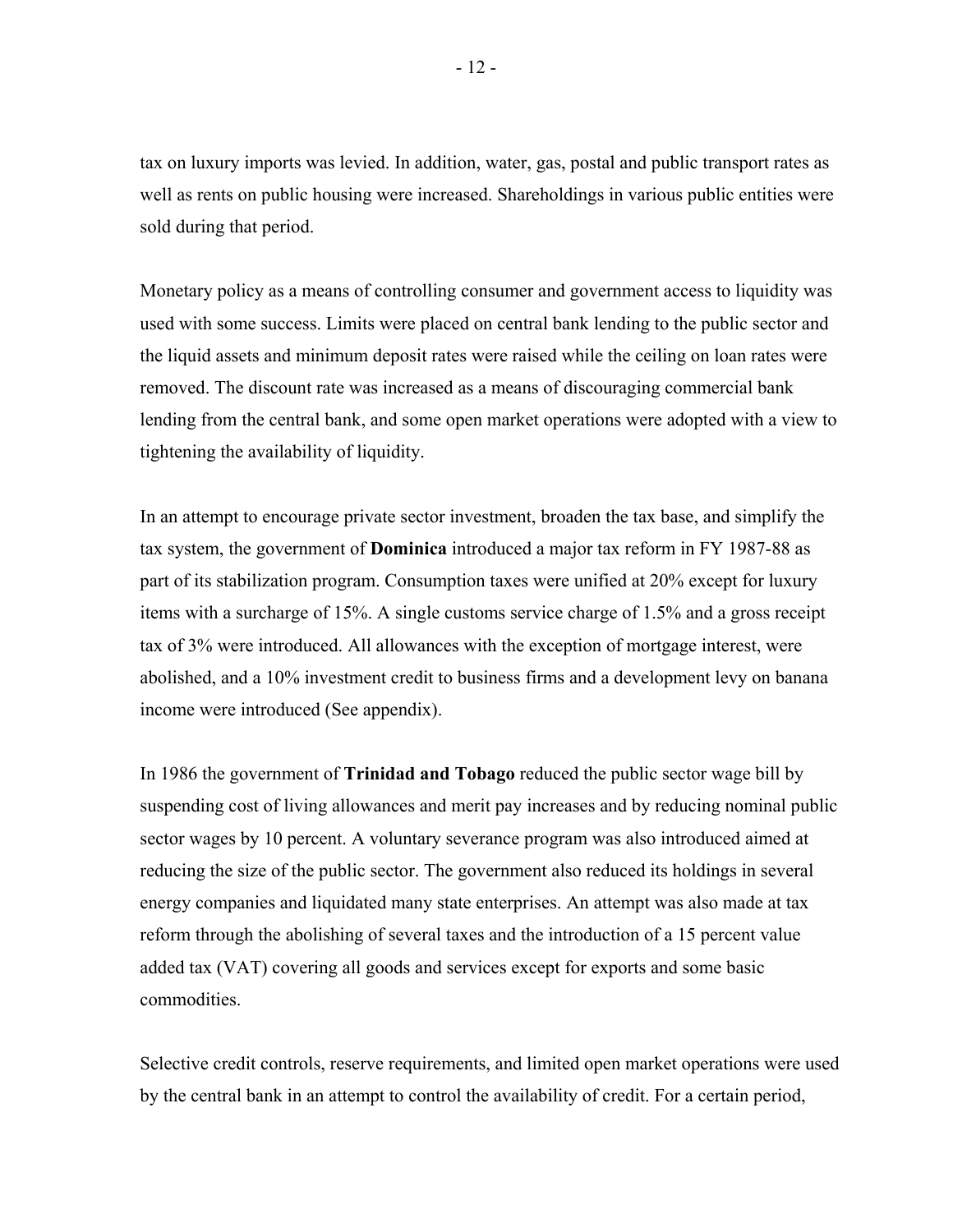banks wishing to lend to certain state enterprises and statutory authorities would have to consult with the central bank before reaching a decision, and the discount rate was increased as a means of reducing borrowings by commercial banks.

In 1988 faced with a renewed decline in international petroleum prices and a significant bunching of external debt service payments, the government adopted a more comprehensive adjustment program. The program included a 15 percent devaluation resulting in a cumulative depreciation in real effective terms of over 40 percent since the beginning of 1985, sizeable reductions in government expenditure, and increases in the central bank lending rate.

Between 1984 and 1986, the government of **Jamaica** initiated deep cuts in the level of public expenditure by laying off approximately 10,000 public sector workers, and reducing the level of subsidies. On the revenue side, public utility rates and national insurance contributions were increased, and public enterprises privatized.

In the early eighties, the Jamaica government relied on interest controls, selective credit and liquid asset requirements, but later introduced credit ceilings and the use of open market operations as a means of curbing the availability of domestic credit. In addition, the currency was repeatedly devalued in an effort to improve on the competitiveness of domestic exports. Several government owned entities including banks, hotels, transport, and communications was privatized and the efficiency of others improved.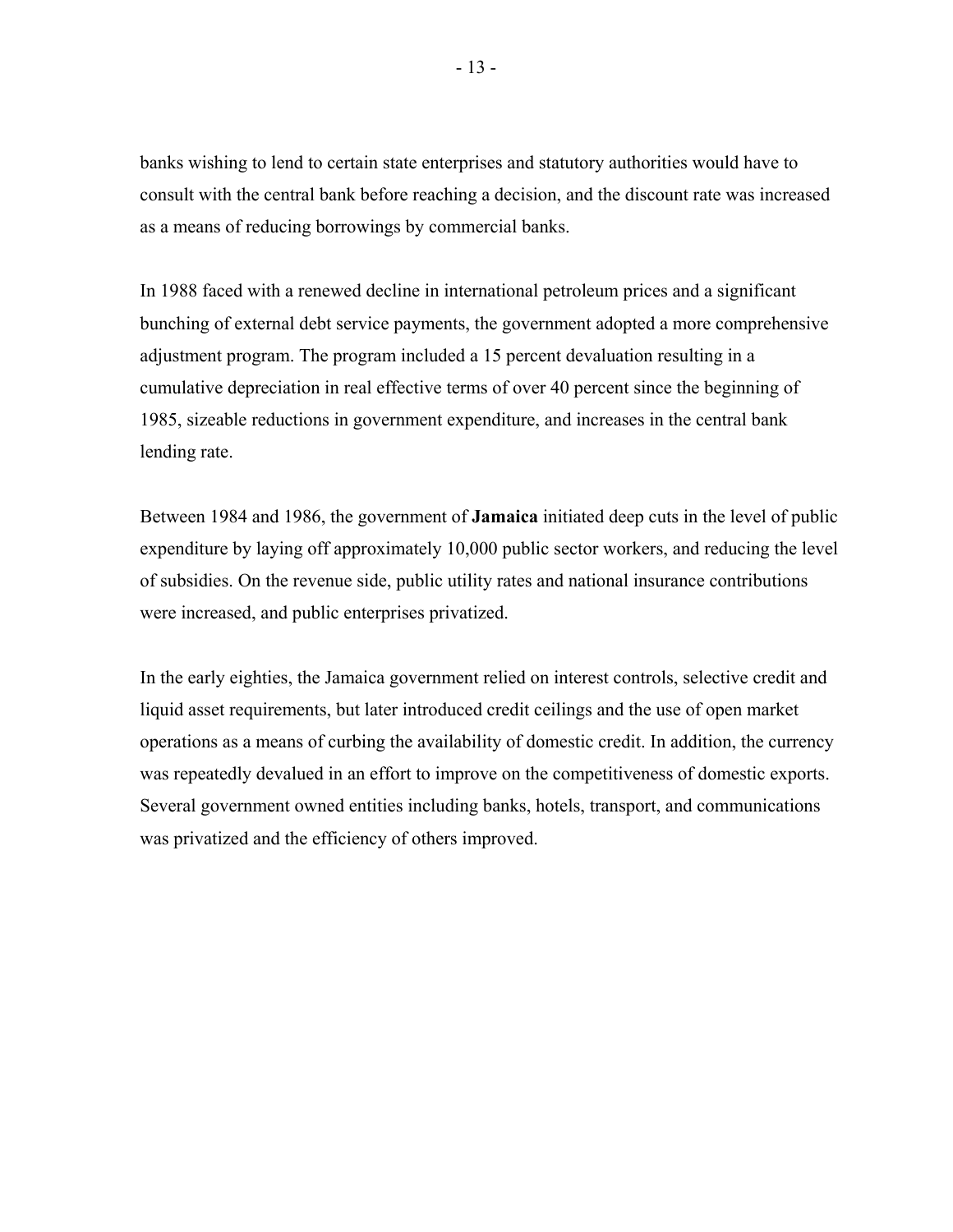#### **IV. Conclusions and Lessons for the future**

#### **A. Lessons from the Country Experiences**

The success with stabilization programs in the Caribbean has been mixed. Overall, based on the experiences of the Caribbean countries that have embarked on stabilization programs in support of their financing arrangements with the IMF, in the short term, growth is always contractionary, but leading to sustainable growth in some instances as the economies seek to adjust to the various incentives and proposals of the various adjustment programs.

Barbados and Belize appear to have succeeded more quickly than the others in getting the economy back on a footing of sustained growth. Dominica also succeeded in returning to positive growth, and was able to sustain such growth as long as bananas remained profitable. Jamaica and Guyana on the other hand appears not to have been successful in restoring the economies on a growth path, while Trinidad at first stumbled but then was successful in restoring growth and strengthening the balance of payments position.

In **Guyana**, in spite of successive devaluations, real output in 1988 was estimated to be 22% below that of 1980. The significant devaluations have resulted in high rates of inflation and a fall in real wage levels. Since the mid-1970s the country has suffered from a persistent trade and current account deficit. The traditional exports of bauxite, sugar and rice continue to perform poorly. However, there have been increased inflows of foreign direct investment, and the country have received a significant amount of debt forgiveness.

In the year the SAF program was introduced in **Dominica**, the rate of real GDP shot up to 6.8 percent and two years later to over 7 percent. Most of the momentum for this growth was driven by increasing levels of banana exports, which also had the effect of improving the current account balance. However, in 1989 as banana production dropped on account of adverse wind conditions, real GDP turned negative and the balance on current account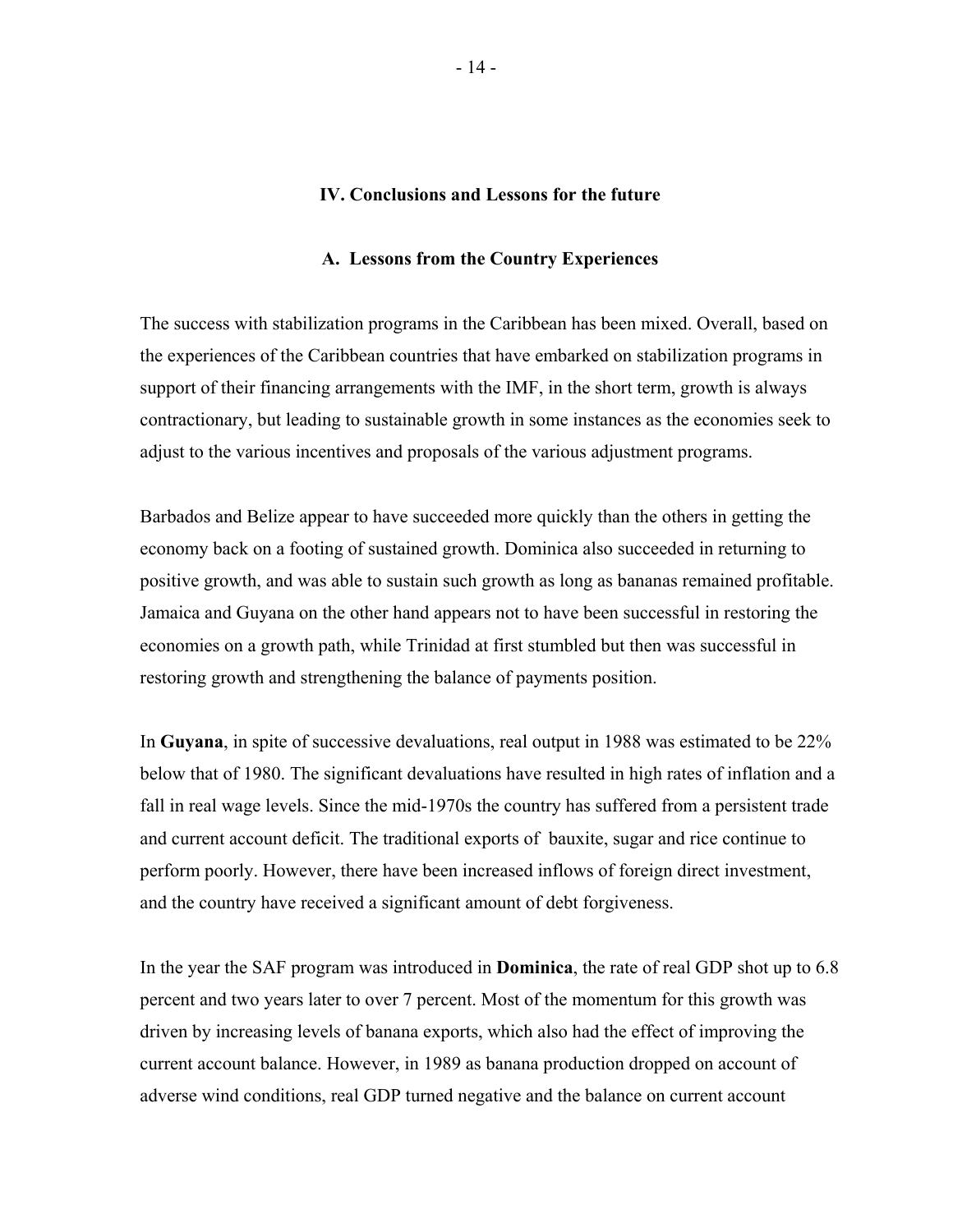|                                | 1982           | 1985          | 1988      | 1991      | 1994      | 1997       | 2000      |
|--------------------------------|----------------|---------------|-----------|-----------|-----------|------------|-----------|
| <b>Barbados</b>                |                |               |           |           |           |            |           |
| Reserves (US\$)                | 120.73         | 137.39        | 131.91    | 86.53     | 195.69    | 264.85     | 406.58    |
| <b>Exchange Rates</b>          | $2.0\,$        | 2.00          | 2.00      | 2.00      | 2.00      | 2.00       | 2.00      |
| Current Acc Balance (US\$)     | 37.1           | 51.3          | 43.45     | $-27.1$   | 133.6     | $-49.95$   | $-145.5$  |
| External Debt(BDS\$)           | 286.9          | 444.0         | 789.7     | 787.6     | 714.4     | 700.24     | 1021.86   |
| Public Sector Balance(BDS\$)   | $-99.88$       | $-140.4$      | $-205.85$ | $-69.87$  | $-81.17$  | $-39.21$   | $-71.20$  |
| Growth $(\% )$                 | $-5.0$         | 1.0           | 3.5       | $-4.0$    | 4.3       | 2.9        | .         |
| Inflation                      | 10.3           | 3.9           | 4.9       | 6.3       | 0.08      | 7.7        | 2.4       |
| <b>Belize</b>                  |                |               |           |           |           |            |           |
| Reserves (US\$)                | 8.38           | 12.73         | 49.06     | 50.17     | 29.72     | 54.53      | 115.82    |
| <b>Exchange Rates</b>          | 2.00           | 2.00          | 2.00      | 2.00      | 2.00      | 2.00       | 2.00      |
| Current Acc. Balance(US\$)     | .              | 9.05          | $-2.6$    | $-25.8$   | $-40.06$  | $-31.93$   | $-139.45$ |
| External Debt(BE\$)            |                |               | 123.9     | 177.1     | 285.8     | 332.1      | .         |
| Public Sector Balance(BE\$)    |                | 14.2          | 44.9      | $-27.7$   | $-70.8$   | $-32.5$    |           |
| Growth (%)                     | $-7.6$         | 11.3          | 10.8      | 7.4       | 3.0       | 2.5        | $8.8\,$   |
| Inflation $(\%)$               | 6.8            | 4.2           | 5.3       | 2.2       | 2.6       | 1.0        | 0.6       |
| <b>Dominica</b>                |                |               |           |           |           |            |           |
| Reserves (US\$)                | 4.04           | 3.26          | 13.31     | 17.74     | 15.4      | 23.88      | 29.36     |
| <b>Exchange Rates</b>          | 2.7            | 2.70          | 2.70      | 2.70      | 2.70      | 2.70       | 2.70      |
| Current Acc. Balance(US\$)     | $-8.24$        | $-6.43$       | $-12.3$   | $-34.19$  | $-37.55$  | $-26.2$    | $-68.93$  |
| External Debt(US\$)            |                |               | 69.4      | 80.7      | 84.2      | 89.1       | 165.2     |
| Public Sector Balance(EC\$)    | .276           | $-.636$       | $-.249$   | $-1.255$  | $-.720$   | $-.154$    |           |
| Growth                         |                | 1.7           | 7.4       | 2.2       | 2.2       |            |           |
| Inflation                      | 4.3            | 3.7           | 2.9       | 5.6       | 0.02      | 2.4        | 0.08      |
| Grenada                        |                |               |           |           |           |            |           |
| Reserves (US\$)                | 9.22           | 20.8          | 16.92     | 17.47     | 31.2      | 42.66      | 57.66     |
| <b>Exchange Rates</b>          | 2.7            | 2.7           | 2.7       | 2.7       | 2.7       | 2.7        | 2.7       |
| <b>Current Account Balance</b> | $-17.71$       | 2.22          | $-27.77$  | $-48.07$  | $-26.93$  | $-67.15$   | $-79.1$   |
| Public Sector Balance (GR\$)   |                |               |           | $-12.23$  | $-7.86$   |            |           |
| Inflation $(\%)$               | 7.8            | 2.5           | $4.0\,$   | 2.6       | 3.8       | $1.2\,$    | $1.0\,$   |
| Guyana                         |                |               |           |           |           |            |           |
| Reserves (US\$)                | 7.70           | 6.47          | 4.04      | 123.0     | 247.05    | 315.31     | 295.81    |
| Exchange Rates (GY\$/US\$)     | 3.00           | 4.25          | 10.0      | 111.81    | 138.29    | 142.4      | 182.43    |
| Current Acc. Balance (US\$)    | $-142.31$      | $-96.62$      |           | $-146.2$  | $-124.9$  |            |           |
| External Debt(GY\$)            | 2037.90 3414.0 |               | 12335.0   | 227 750   | 284 928   | 222 436    |           |
| Public Sector Balance (GY\$)   | $-957.7$       | $-740.4$      | $-1308.9$ | $-9165.8$ | $-5092.4$ | $-6611.20$ |           |
| Inflation $(\%)$               |                |               |           |           |           | 2.7        | 6.1       |
| Jamaica                        |                |               |           |           |           |            |           |
| Reserves (US\$)                | 104.7          | 161.3         | 147.2     | 106.0     | 735.9     | 681.9      | 1053.6    |
| Exchange Rates (JA\$/US\$)     | 1.78           | 5.56          | 5.49      | 12.12     | 33.09     | 35.4       | 42.7      |
| Current Acc Balance (US\$)     | $-17.71$       | 2.22          | $-27.77$  | $-48.07$  | $-26.93$  | $-67.15$   | $-79.10$  |
| <b>External Debt</b>           |                |               |           |           |           |            |           |
| Growth $(\% )$                 | $1.2$          | $-4.7$        | 2.1       | $0.08\,$  | $0.08\,$  | $-1.8$     | 0.06      |
| Inflation $(\%)$               | 6.6            | 25.6          | 8.2       | 51.1      | 35.1      | 9.6        | 8.2       |
| <b>Trinidad and Tobago</b>     |                |               |           |           |           |            |           |
| Reserves (US\$)                |                | 2 892.8 873.5 | 127.1     | 336.5     | 352.3     | 706.2      | 1386.2    |
| Exchange Rates (TT\$/US\$)     | 2.4            | 2.45          | 3.84      | 4.25      | 5.92      | 6.25       | 6.3       |
| Current Acc. Balance (US\$)    | $-599.46$      | $-47.88$      | $-88.56$  | $-4.66$   | 217.81    | $-613.61$  |           |
| Public Sector Balance (TT\$)   | $-2346.7$      | $-917.4$      | $-983.7$  |           | 117.5     |            |           |
| Growth $(\% )$                 | 4.5            | $-6.3$        | $-4.6$    | 2.7       | 3.6       | 3.1        |           |
| Inflation $(\% )$              | 11.6           | 7.6           | 7.7       | 3.8       | $8.8\,$   | 3.6        | 3.6       |

**Table 2: Selected Indicators of Economic Performance** 

*Source: International Financial Statistics, IMF*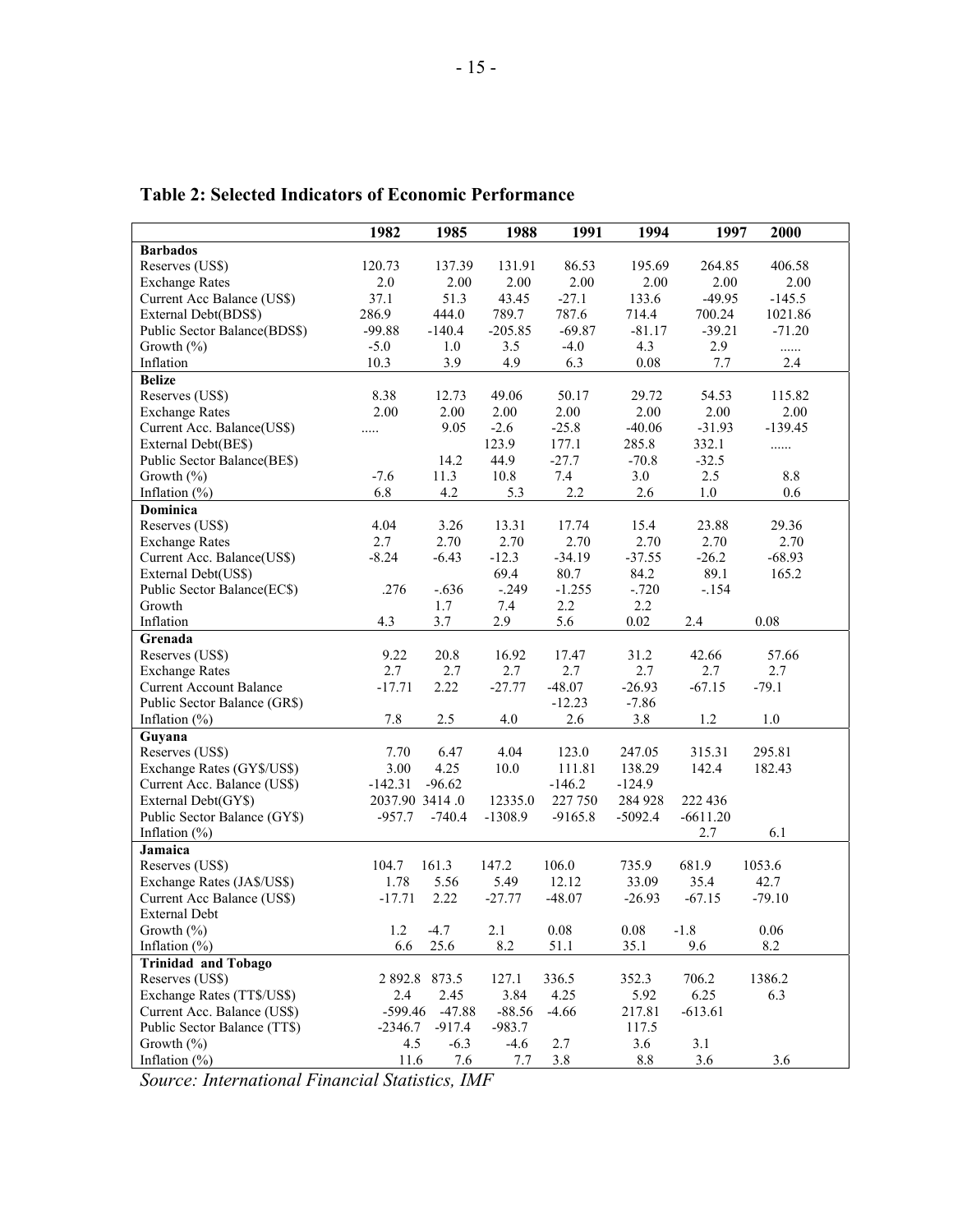ballooned from a deficit of US\$12.3 million to US\$45.54 million. The attempt at tax reform in Dominica proved successful with revenues from indirect taxes increasing by 41 percent one year after the reforms were introduced compared to one year before the reforms.

Largely as a consequence of the stabilization measures undertaken by the government of **Trinidad and Tobago**, the public sector deficit was reduced to 4.8 percent of GDP in 1989 compared to 6.4 percent in 1988. The balance of payments strengthened in 1989 largely on account of an increase in petroleum export earnings and increased capital inflows. However, economic activity still declined during that year, and unemployment rose slightly to above 22.4 percent.

In 1990 and 1991 the country returned to positive economic growth of 1.5 and 2.6 percent respectively. The oil shocks of 1992 however seriously undermined growth prospects and negative real GDP was recorded in that year and also in 1993. From 1994 onwards, the economy stabilized and real growth rates of well over 3 percent was realized from that point on.

The effort at stabilizing the **Jamaican** economy by introducing huge cuts in expenditure, successive devaluations, and privatization of several government owned entities, had the effect of attracting new investments and increased external financing of government projects. By 1997 the level of inflation had been reduced to less than 10 percent from about 58 percent in 1992. However, there was slow growth and rising unemployment as the high real interest rates suppressed lending and led to falling output.

 **Barbados** was successful in restoring its levels of international reserves, and returning to positive economic growth with low inflation. In addition, its debt-to-GDP ratio fell significantly. The country obviously benefited from a rigid fiscal adjustment program that was followed through by the authorities.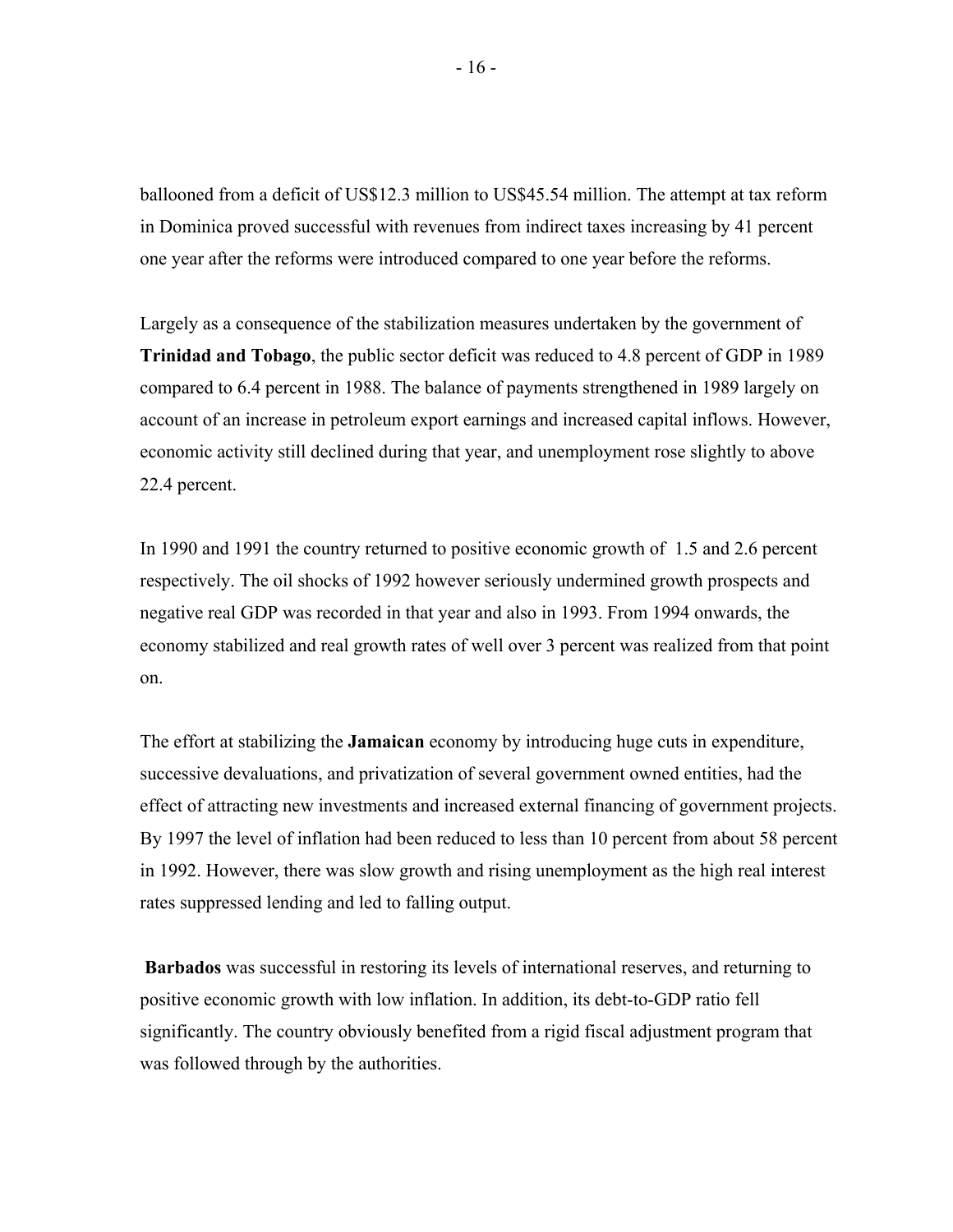#### **B**. **Policy Considerations**

- It is of critical importance that countries in deciding on the type of program to adopt make a determination on whether the balance of payments problems are of a temporary or permanent nature. This will determine whether the emphasis should be on financing or adjustment measures. For short-term balance of payments problems, countries may seek to access increased levels of financing, but with more retractable problems, especially in the context of a permanent shock, an emphasis on adjustment measures would be more appropriate.
- In situations where governments opted for measures over which they had more complete control, such as moving to aggressively reduce the level of government spending by slashing the public sector and imposing other cut cutting measures<sup>10</sup>, the effect on reversing the negative economic trend was more apparent. In the case of Barbados, when government moved to reduce the public sector, and slash the budget deficit, the economy was able to return to a path of growth much more quickly compared to Guyana where attempts were more tentative, and the situation simply escalated.
- The role of fiscal policy should not be limited to government spending but should also involve attempts at encouraging private sector activity, and initiating tax reform when necessary.
- In the context of reducing government spending there should be a system of prioritization and sequencing. Although capital projects are often the easiest to cut, care should be taken not to get rid of projects which have the best growth potential.

1

 $10$  These measures have included cutting the public sector wage bill, reducing on the size of the public sector through layoffs and voluntary retirement, and reducing public sector investment.